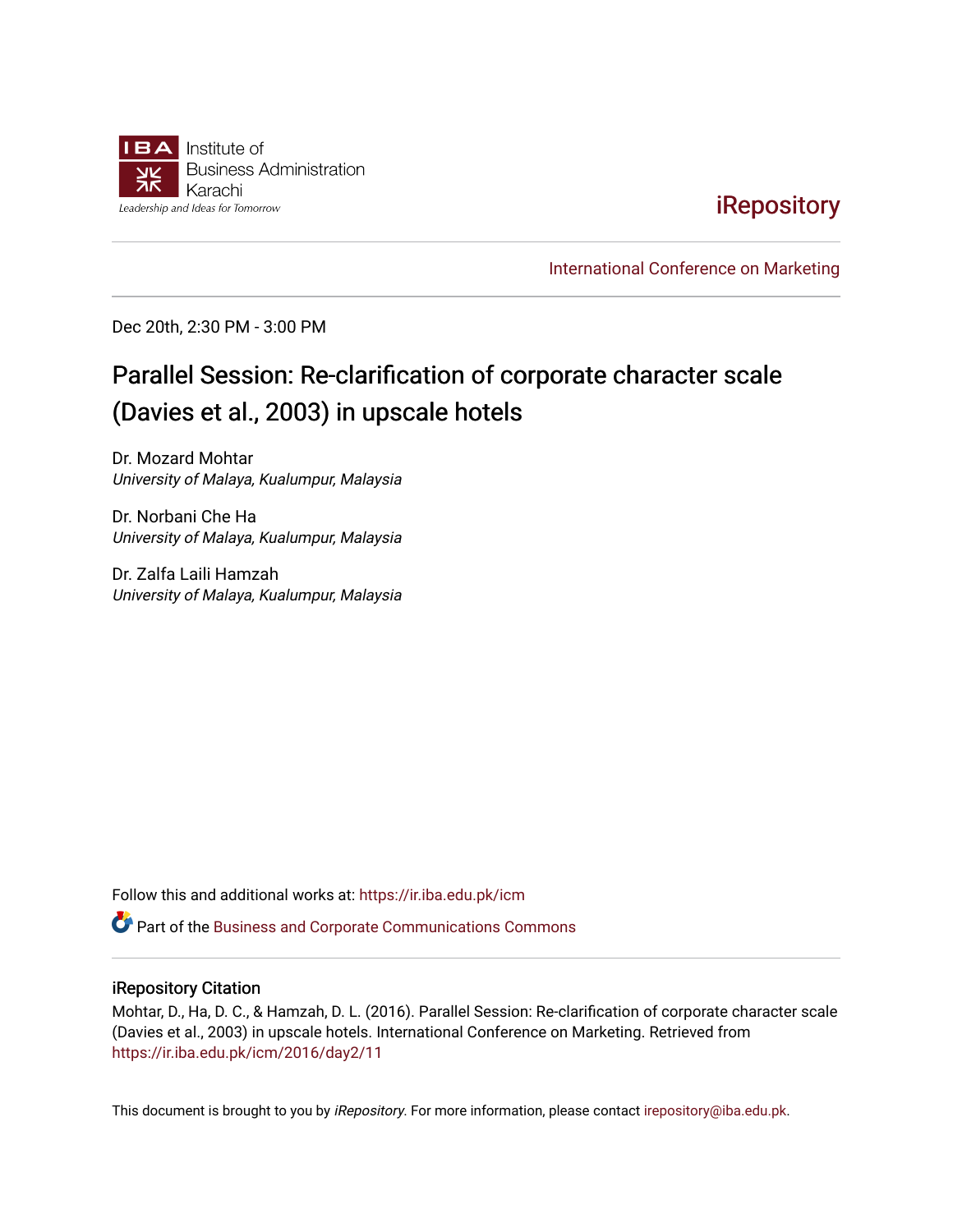## **Re-Clarification of Corporate Character Scale (Davies et al., 2003) in Upscale Hotels**

Mohtar, Mozard, PhD<sup>1</sup>; Che Ha, Norbani, PhD<sup>1</sup>; Hamzah, Zalfa Laili, PhD<sup>1</sup>

#### <sup>1</sup>University of Malaya, Faculty of Business and Accountancy, Department of Marketing mozardt@um.edu.my; norbanicheha@um.edu.my; [hamzazalfa@um.edu.my](mailto:hamzazalfa@um.edu.my)

*Abstract: This study examines the robustness of corporate character scale (CCS) in hotel industry in Malaysia via parallel analysis of factor analytic methods. A total of 529 respondents were surveyed for the purpose with Shangri-La and Hilton as sample hotels. Principal Axis Factoring and Principal Component Analysis and LISREL 8.8 were used to analyze the scale. Results show four instead of five factors scale and all factors meet necessary validity and reliability requirements.*

*Keywords: Corporate Character Scale; Factor Analysis; Parallel Analysis; Hotel*

## **1. Introduction**

Organizations find challenges in differentiating their business from those of others in this achieving their competitive advantage in today's business world. Using solely functional or utilitarian values to differentiate their products or services brand makes more difficult to sustain in the market, thus, introducing the symbolic meanings of a particular brand becomes essential. Therefore, scholars have suggested that marketers should create and a meaningful differentiation through symbolic values that is through personality (Aaker 1997, Davies, et al., 2004).

The corporate character scale (CCS) was introduced by Davies and colleagues (2003) to assess organization reputation by adopting human personality trait theory. The authors personify organization as a person, imbued with human characters or personality traits. By doing so, it facilitates the creation of corporate brand image by stakeholders particularly consumers (Syed Alwi & da Silva, 2007). CCS has been linked to organization distinctiveness and stakeholders' satisfaction (Chun & Davies, 2006). Despite its predictive ability, its adoption in the Southeast Asian region has been limited (e.g. Chetthamrrongchai, 2010) particularly in the lodging and accommodation (i.e. hotel) industry.

The five dimensions of CCS have showed robust factor structure in retail context, however its factor structure in the lodging industry has yet to be examined. Thus, the objective of this current study is to investigate the robustness of CCS in the lodging industry particularly for upscale 5-star hotels which placed paramount focus on brand image building. The intention is to establish CCS as reliable scale to measure upscale hotels corporate reputation.

## **2. Corporate Character Scale – The Trait Approach**

The appeal to human traits or characters plays a pivotal role in consumers purchasing behaviors (Freling et al., 2010). Most empirical studies confirm the influence of these characters to the overall brand personality concept (Eisend et al., 2013). In service, brand personality or characters may create differentiated identity in hotels when the functional attributes are no longer insufficient to create unique service offerings (O'Neill & Matilla, 2010). As these characters become salient hotel attributes, they are essentially the decisive reason for hotel guests to choose and stay in a particular hotel or eat in a restaurant (Siguaw et al., 1999). One known measurement of characters is the corporate character scale (CCS) originated from the study of Davies and colleagues (2003). CCS is defined as 'how a stakeholder distinguishes an organization, expressed in terms of human characteristics' that concern on perception of corporate reputation (Davies et al., 2004). They use CCS to measure organization reputation by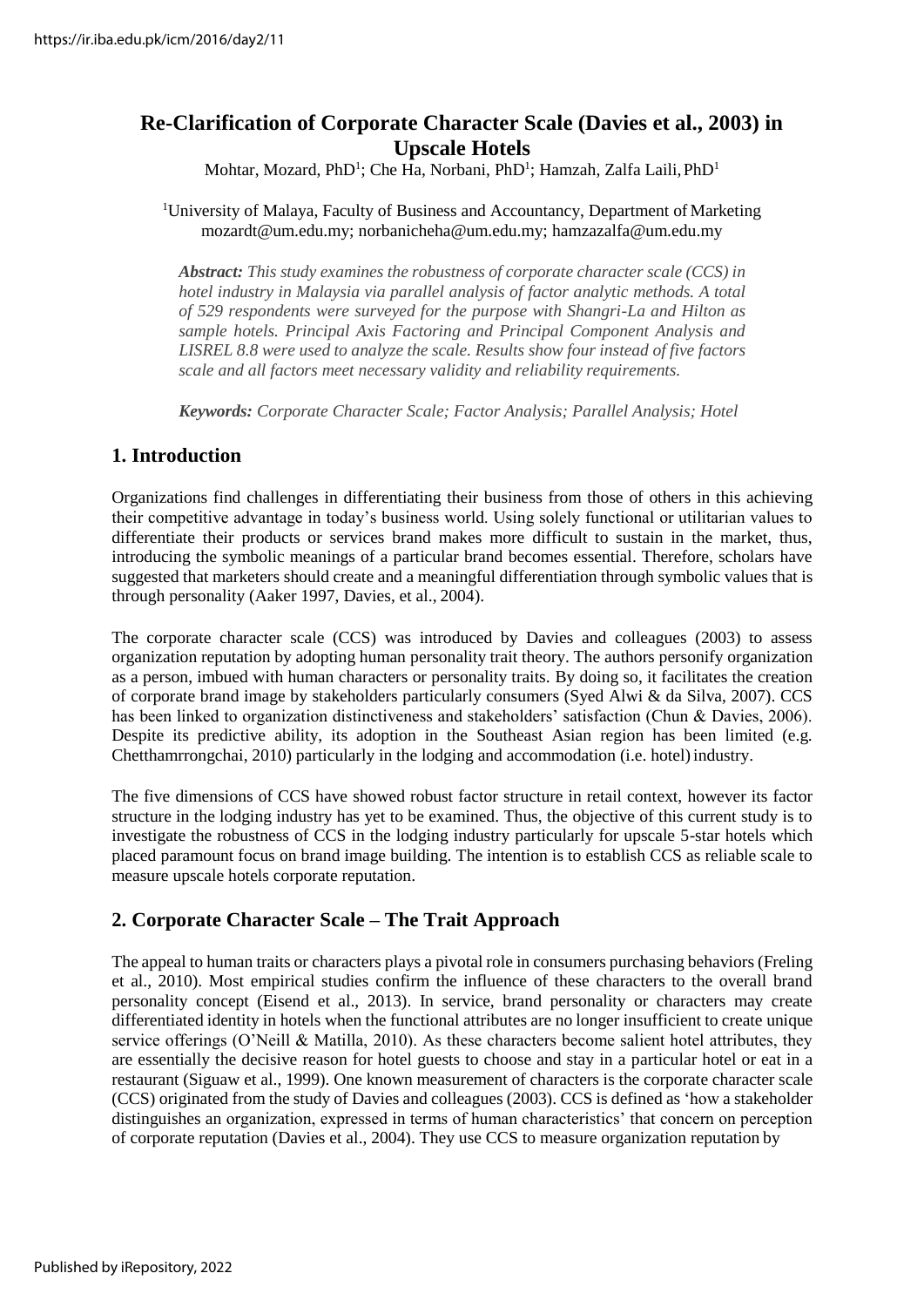adopting the lexical approach of human trait descriptors via personification metaphor of 'company as person'.

Although there are several existing measurement of corporate reputation, CCS is intended to associate human characteristics to organization to which stakeholders, especially customers, could easily relate  $10^3$ .

CCS comprises 5 first-order factors (i.e. dimensions) reflected by 43 trait items. Davies and colleagues (2003) uncovered 7 factors in their seminal study, however 2 factors (machismo, and informality) were later dropped on their subsequent study (Chun and Davies, 2006) (Please refer to Table 1). The remaining dimensions show significant construct validity in one study (see Chetthamrongchai, 2010), while another study remove several items to achieve good fitting measurement model (see Syed Alwi and da Silva, 2007). Notably, Da Silva and Syed Alwi (2006) adopt CCS to compare corporate brand image of virtual retailer versus bricks and mortars retailer in a British context. Their findings reveal that agreeableness, enterprise, competence, chic and informality are very much relevant in bricks and mortar context in explaining corporate brand image. However, in the context of virtual environment, only agreeableness, enterprise, competence and chic becomes more relevant. Yet, a study by Chettamrongchai (2010) proves that all five dimensions of CCS are replicable. In another study, Whelan and Davies (2007) investigate the image of Tesco in another non-British market i.e. Ireland. Findings reveal that Tesco's corporate character in Ireland focuses more on ruthless and competence. They further argue that Tesco Ireland may have acquired certain negative associations as it is a British company in the Irish market.

| <b>Dimensions</b>   | Facet             | <b>Items</b>                                             |
|---------------------|-------------------|----------------------------------------------------------|
| Agreeableness       | Warmth            | Friendly, pleasant, open, straightforward                |
|                     | Empathy           | Concerned, reassuring, supportive, agreeable Honest,     |
|                     | Integrity         | sincere, trustworthy, socially responsible               |
| Competence          | Conscientiousness | Reliable, secure, hardworking                            |
|                     | Drive             | Ambitious, achievement-oriented, leading                 |
|                     | Technocracy       | Technical, corporate                                     |
| Enterprise          | Modernity         | Cool, trendy, young                                      |
|                     | Adventure         | Imaginative, up to date, exciting, innovative Extrovert, |
|                     | <b>Boldness</b>   | daring                                                   |
| Chic                | Elegance          | Charming, stylish, elegant                               |
|                     | Prestige          | Prestigious, exclusive, refined                          |
|                     | Snobby            | Snobby, elitist                                          |
| <b>Ruthlessness</b> | Egotism           | Arrogant, aggressive, selfish                            |
|                     | Dominance         | Inward-looking, authoritarian, controlling               |

**Table 1 – Corporate Character Scale**

Source: Davies *et al*., 2003

 $3$  Corporate reputation can be defined as "the collective perception about a firm's past behavior and outcomes from a multiple stakeholder perspective" (Shamma and Hassan, 2009). Thus, public's perceptions about company's reputation is vital to gain public attention and sustain their corporate reputation (Shamma and Hassan, 2009).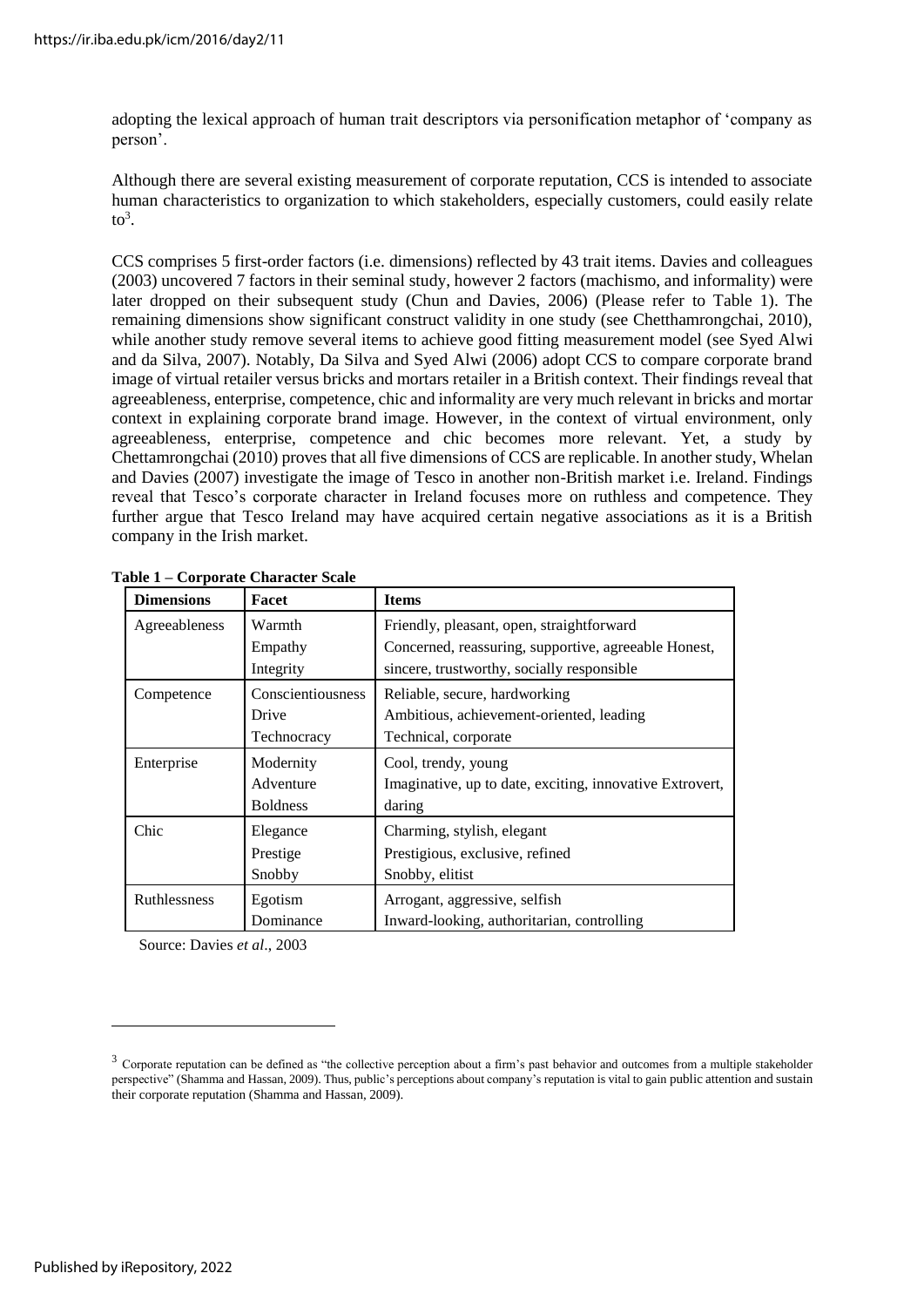Recently, Avis (2012) addresses few underlying concerns in adopting human personality trait theory into branding in general. One of them is composition of factors and items in the measurements which have always been proven to be culturally driven (e.g. Rojaz-Méndez et al., 2013). Replication of CCS in the hotel industry is still unknown. It faces the greatest challenges due to the ever growing volume and hyper competition. The increasing customers demand with the increasing market competition pushes hotel brands to seek differentiation and sustain competitive advantage. Leveraging on the brand characters or personality is promising. The current study examines the robustness of CCS mainly using factor analytic methods. Recent studies in scale development and validation have stressed on the use of Horn's(1965) parallel analysis (PA) as a decision rule to determine the numbers of factors to be retained (Garrido et al., 2013). Thus, this study will adopt PA to decide factors that should be remained. Exploratory factor analysis (EFA) will be then constrained to numbers of factors identified from the results of PA. The study will then investigate construct validity of the extract factors using confirmatory factor analysis (CFA).

#### **2.1. Methodology**

#### *2.1.1. Sample and Survey Instrument*

The study distributed questionnaires to several business schools in Kuala Lumpur public universities. A total of 529 responses were collected form MBA students (Male = 52%, 58.2% between 21 to 40 years old). Only 3.8% were full-time students while others were doing the MBA degree on a part-time basis. There were two versions of the questionnaire in which respondents were asked to evaluate the brand personality (i.e. characters) of Shangri-La and Hilton hotels<sup>4</sup>. In the first section of the questionnaire, respondents were asked, 'If you were to imagine Shangri-La [Hilton] hotel has come to life as a human being, please rate the following characters that you believe would best describe the hotel on the following items.' This was followed by the lists of 43-items corporate character scale (CCS) adopted from Chun and Davies (2006). It is a reflective scale comprises five first-order dimensions – 12-item agreeableness (facets: warmth, empathy and integrity), 9-item enterprise (facets: modernity, adventure, and boldness), 8-item competence (facets: conscientiousness, drive, and technocracy), 8 item chic (facets: elegance, prestige, and snobbery), and 6-item ruthless (facets: egotism, and dominance). All items were measured using 6-point Likert scale  $(1 =$  strongly agree,  $6 =$  strongly disagree). In the second section, respondents filled up several demographics data after completing the CCS items.

#### *2.1.2. Outliers and Normality*

All cases were transformed to z-score values. The study removed all cases that were more than  $\pm 3.0$ values (Ng, 2010). Sixty five outlier cases were deleted, thus only 464 cases were further analyzed. Item-to-response ratio was 10:1 which exceeded the recommended ratio of 5:1 (Hair et al., 2010). The remaining cases showed significant violations of multivariate normality (Small (1980) test of multivariate normality,  $p < .001$ ) (DeCarlo, 1997). This was supported by Mardia (1970) multivariate kurtosis and skewness ( $p < .001$ ). However, both principal component analysis (PCA) and exploratory factor analysis (EFA) in SPSS 18 do not require data to meet multivariate normality assumption.

#### *2.1.3. Factor Clarification*

Horn's parallel analysis (PA) (1965) was performed to identify the number of latent factors (Crawford et al., 2010; Hayton et al., 2004; Reise et al., 2000; Schmitt, 2011). Using STATA 13, PA with principal

<sup>&</sup>lt;sup>4</sup> A pre-study identified that most hotel patrons were highly aware of Shangri La and Hilton hotels when asked to recall a five star rating hotels in KL. Probably because these hotels are actively promoting their brand image in the mass media. Thus, the study decided that these hotels becomes the stimuli for the current study.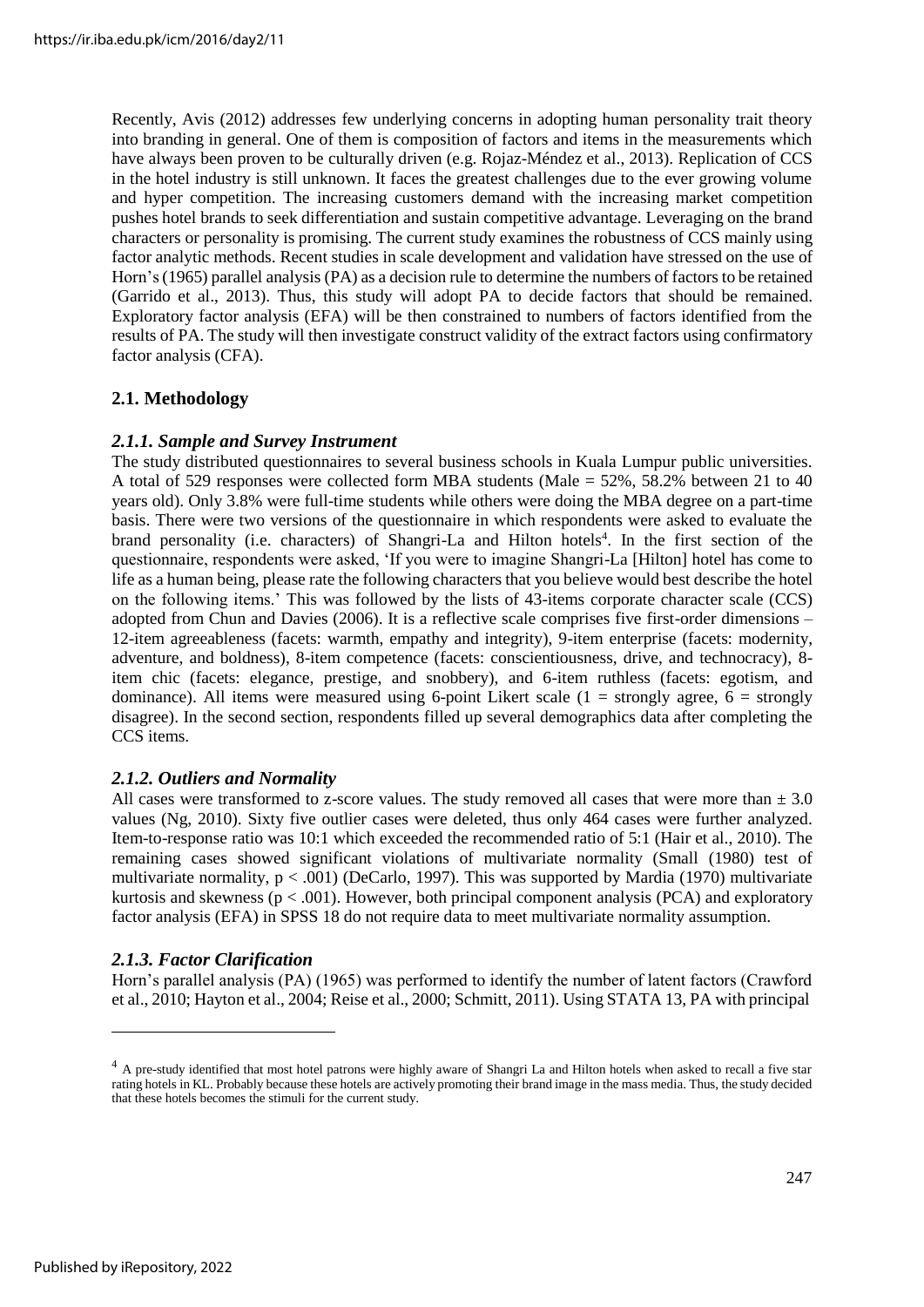axis factoring (PAF) method of extraction was ran at 95th percentile eigenvalues of 10,000 iterations (Crawford et al., 2010, Dinno, 2009; O'Connor, 2000). PA-PAF resulted in 4 latent factors with adjusted eigenvalues > 1 (Refer to Table 2).

| Component or<br>Factor | Adjusted<br>Eigenvalue | Unadjusted<br>Eigenvalue | Estimated<br><b>Bias</b> |
|------------------------|------------------------|--------------------------|--------------------------|
|                        | 10.08                  | 11.16                    | 1.08                     |
|                        | 5.82                   | 6.86                     | 1.04                     |
|                        | 2.93                   | 3.94                     | 1.00                     |
|                        | 1.18                   | 2.13                     | 0.94                     |
|                        | 0.85                   | 1.72                     |                          |

#### *2.1.4. Exploratory Factor Analysis*

In the following step, the study ran exploratory factor analysis (EFA), specifically using principal axis factoring (PAF) with oblimin rotation and constraining the extracted factor to 4 using SPSS 18. This resulted in reflective items which grouped to each 4 latent factors. Following suggestion from Hair et al. (2010), items that did not meet the minimum communalities values of .50 were removed. After 3 EFA-PAF iterations, all items showed communalities exceeding the recommended value (Please refer to Table 3). However, 2 items (prestigious, and refined) showed weak item loading values of less than .50, while 1 item (up-to-date) cross-loaded into another factor (> .40). The study then ran a separate principal component analysis (PCA) with varimax rotation to each individual factor to remove weak loading items (Conway & Huffcutt, 2003), however PCA results indicated that all items showed strong item loadings (> .70) to their respective factors. In the following analysis stage, the removal of weak and cross-loading items from EFA-PAF results were done using confirmatory factor analysis(CFA).

| <b>Table 3 – Pattern Matrix</b> |  |
|---------------------------------|--|
|                                 |  |

|                      | Factor |      |         |                   |
|----------------------|--------|------|---------|-------------------|
|                      | 1      | 2    | 3       | $\overline{4}$    |
| <b>Ambitious</b>     | .869   |      |         |                   |
| Leading              | .815   |      |         |                   |
| Exclusive            | .754   |      |         |                   |
| Achievement oriented | .709   |      |         |                   |
| Elegant              | .579   |      |         |                   |
| Hard working         | .575   |      |         |                   |
| Prestigious*         | .476   |      |         |                   |
| Refined*             | .470   |      |         | $\overline{.}323$ |
| Authoritarian        |        | .943 |         |                   |
| Inward-looking       |        | .909 |         |                   |
| Controlling          |        | .853 |         |                   |
| Selfish              |        | .700 |         |                   |
| Young                |        |      | $-.845$ |                   |
| Trendy               |        |      | $-.842$ |                   |
| Stylish              |        |      | $-.651$ |                   |
| Imaginative          |        |      | $-.650$ |                   |
| Up-to-date**         |        |      | $-614$  | .419              |
| Exciting             |        |      | $-.585$ |                   |
| Reliable             |        |      |         | .855              |
| Secure               |        |      |         | .757              |
| Concerned            |        |      |         | .508              |

\*Item loadings of < .50,

\*\*Item cross-loadings of > .40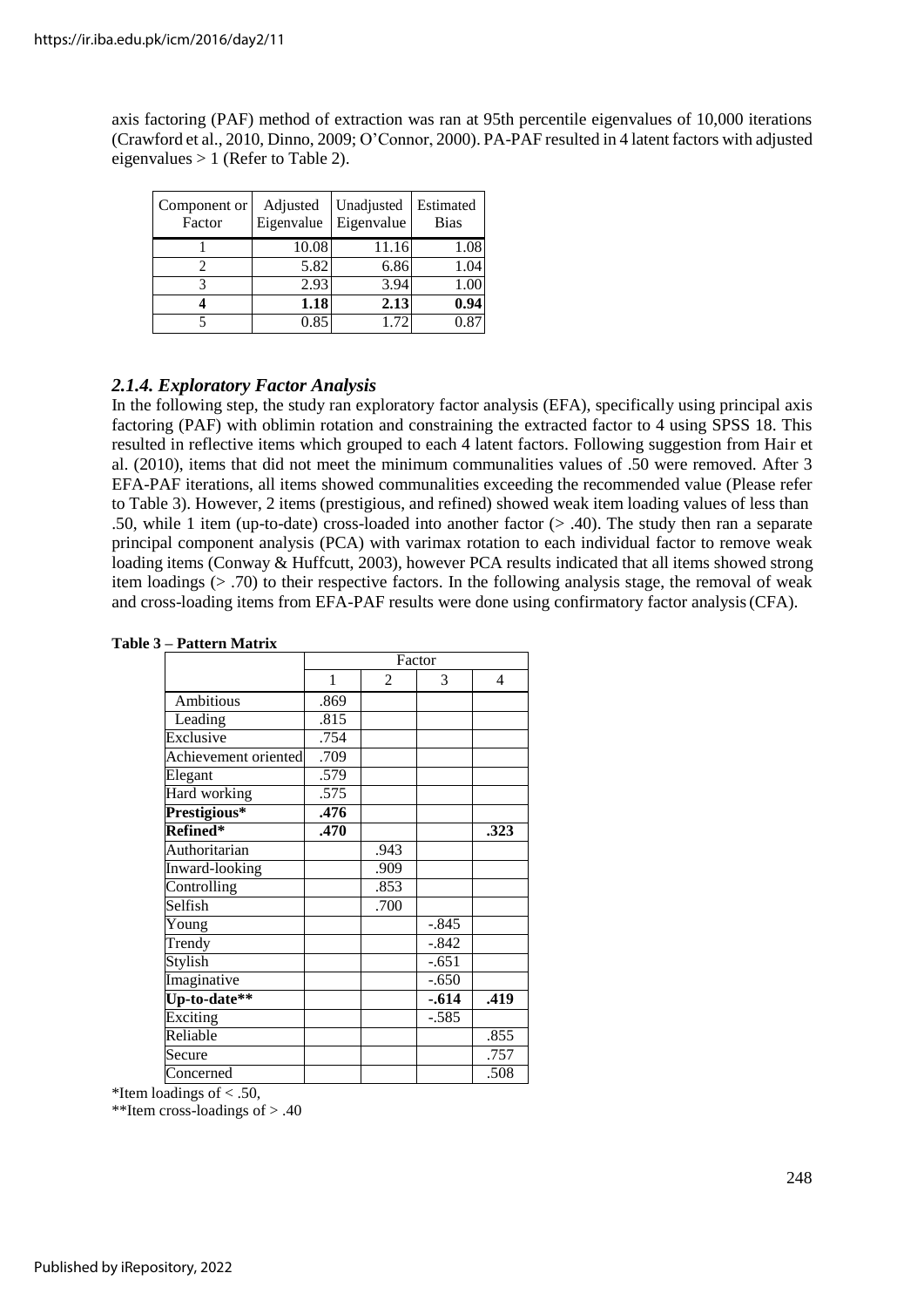#### *2.1.5. Confirmatory factor analysis*

The study used LISREL 8.8 to run CFA on the remaining items. Since multivariate assumption was not met, the study transformed all cases using LISREL 8.8 drop-down menu Normal function. CFA was run individually to each of the 4 remaining factors. By referring to the modification indices (MI) provided by the statistical software output, item with the largest measurement error was removed, and CFA run was repeated until the factor achieved model fit (MacCallum et al., 1992; Schmitt, 2011). The results revealed that factor 1 is reflected by 5 items (hard-working, ambitious, achievement-oriented, leading, and exclusive) which Davies and colleagues (2003) label competence dimension (i.e. factor). However, the current study re-labels this dimension as drive. Factor 2 is reflected by 3 items which are selfish, inward-looking, and controlling all of which group within ruthless dimension. Meanwhile trait items imaginative, up-to-date, and exciting represent factor 3 which is labelled enterprise dimension. Lastly, the remaining trait items concerned, reliable, and secure are labelled conscientiousness. The study then referred to Cronbach's  $\alpha$ , composite reliability (CR), and average variance extracted (AVE) values for convergent validity, and used Fornell and Larcker (1981) method to investigate discriminant validity of the remaining 4 factors. Convergent validity is met when Cronbach's  $\alpha$  and CR values exceed the minimal .70 values, while AVE values meet the minimal .50 values (Fornell and Larcker, 1981; Nunnally and Bernstein, 1994). Whereas, discriminant validity is achieved when the AVE values of two factors are greater than the common variance shared (phi-squared,  $\phi^2$ ) between them (Fornell & Larcker, 1981). Table 4 below summarizes the results. Overall, these factors achieved both convergent and discriminant validity.

|                                                                                                      | Drive                        | Ruthlessness                 | Enterprise                   | Conscientiousness            |
|------------------------------------------------------------------------------------------------------|------------------------------|------------------------------|------------------------------|------------------------------|
| <b>Drive</b><br>- Hard-Working<br>Ambitious<br>-Achievement-<br>Oriented<br>- Leading<br>- Exclusive | $\alpha = .89$<br>$CR = .89$ |                              |                              |                              |
| <b>Ruthless</b><br>- Selfish<br>- Inward-Looking<br>- Controlling                                    | 0.03                         | $\alpha = .87$<br>$CR = .87$ |                              |                              |
| <b>Enterprise</b><br>Imaginative<br>- Up-to-date<br>- Exciting                                       | 0.13                         | 0.07                         | $\alpha = .78$<br>$CR = .78$ |                              |
| Conscientiousness<br>Concerned<br>- Reliable<br>- Secure                                             | 0.49                         | 0.07                         | 0.14                         | $\alpha = .85$<br>$CR = .86$ |
| <b>AVE</b>                                                                                           | 0.62                         | 0.69                         | 0.54                         | 0.67                         |

|  |  |  | Table 4 – Convergent and discriminant validity |  |
|--|--|--|------------------------------------------------|--|
|--|--|--|------------------------------------------------|--|

Note: Diagonal are Cronbach  $\alpha$  and composite reliability (CR) values. Below diagonal are  $\phi^2$  values between respective factors. Bottom row are AVE values.

#### **3. Discussion**

The objective of this study is to re-clarify the factor structure of the CCS within the lodging industry particular in the upscale 5-star hotel market. Despite showing structural stability in previous studies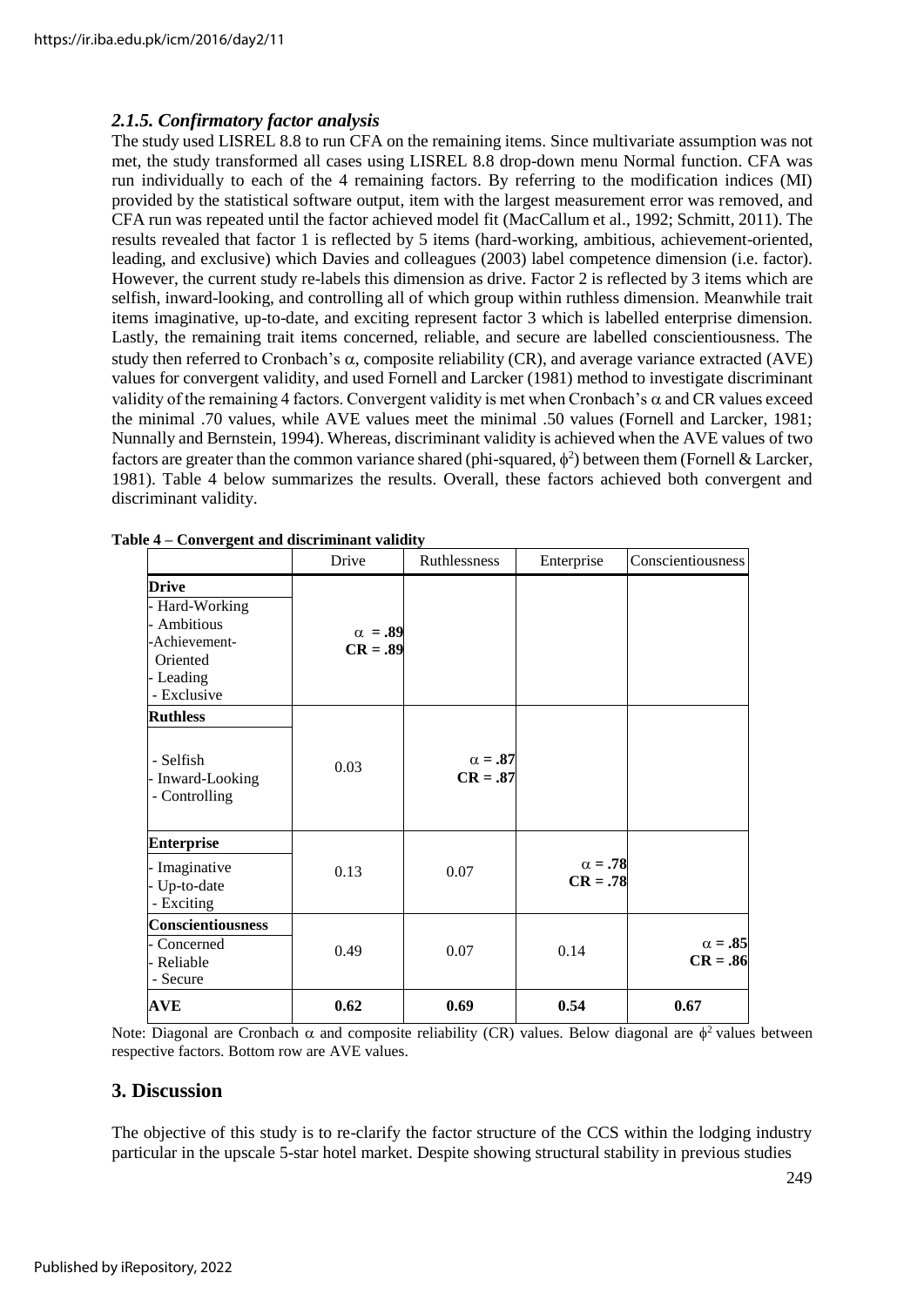(e.g. Chetthamrrongchai, 2010), the results indicate that the current study could partially replicate CCS five-factor structure. Only 4 dimensions emerge from the factor analytic approaches taken (i.e. PA, EFA, and CFA). Specifically, guests of upscale hotels in Malaysia perceives these hotels to be imbued with drive (5 items), conscientiousness (3 items), enterprise (3 items) and ruthless (3 items) characters.

There might be several explanations why the findings are as such. First, trait items operates at highly abstract level (Bao & Sweeney, 2009 and may not be replicable across different cultural contexts (e.g. Valette-Florence & De Barnier, 2013). Insofar, most development in brand personality scale has proven that combined etic-emic approach will result in a robust measurement model which comprises both etic and emic trait descriptors (e.g. Aaker et al., 2001; Rojaz-Méndez et al., 2013). CCS adopts the human trait theory (i.e. Big Five model) and by doing so, not all human traits are applicable to describe corporate brand (further discussion in Caprara et al., 2001; Huang et al., 2012). Scales based on human traits are usually confined within the contexts that they are intended for, though some traits have shown cross-cultural robustness (e.g. Aaker et al., 2001;Sung et al., 2015).

Second, most studies that adopt CCS investigate the retail industry (e.g. Chetthamrongchai, 2010; Syed Alwi and da Silva, 2007) and organizations (Davies, 2008). In fact, the original intent of developing CCS was to find alternative to measure corporate reputations. When adopting CCS to upscale hotel, only 14 items are robust. It is highly possible that there are emic items that are yet to be identified. Such probability is highly probable if one's delve into the development of brand personality specific to Malaysian context.

Third, the current study only used Hilton and Shangri La as the stimuli to measure CCS for upscale hotel. This may have supressed other traits from being extracted. The samples may have had bad experiences with these two hotel stimuli. More relevant traits could have been extracted if respondents were just asked to recall any 5 star rating hotels that they have patronage. This should improve CCS robustness.

The current study has several limitations. First, as stated above, upscale hotel stimuli was limited to two hotels only. A more comprehensive list of hotels may improve the factor structure stability of CCS. Second, future studies need to investigate the robustness of CCS in other industries. Its application has been limited to retailing with the exception one (see Davies, 2008). Third, the adoption of CCS need to be tested in other cultural contexts. Such would be improving its measurement invariance across other cultures.

## **Reference**

- Aaker, J.L. (1997). "Dimensions of Brand Personality". *Journal of Marketing Research*, 34(Aug), 347- 356.
- Aaker, J.L., Benet-Martínez, V., & Garolera, J. (2001). "Consumption Symbols as Carriers of Culture: A Study of Japanese and Spanish Brand Personality Constructs". *Journal of Personality and Social Psychology*, 81(3), 492-508.
- Avis, M. (2012). "Brand Personality Factor Based Models: A Critical Review". *Australasian Marketing Journal*, 20, 89-96.
- Bao, J.Y.E., & Sweeney, J.C. (2009). "Comparing Factor Analytical and Circumplex Models of Brand Personality in Brand Positioning". *Psychology and Marketing*, 26(10), 927-949.
- Caprara, G.P., Barbaranelli, C., & Guido, G. (2001). "Brand Personality How to Make the Metaphor Fit". *Journal of Economic Psychology*, 22, 377-395.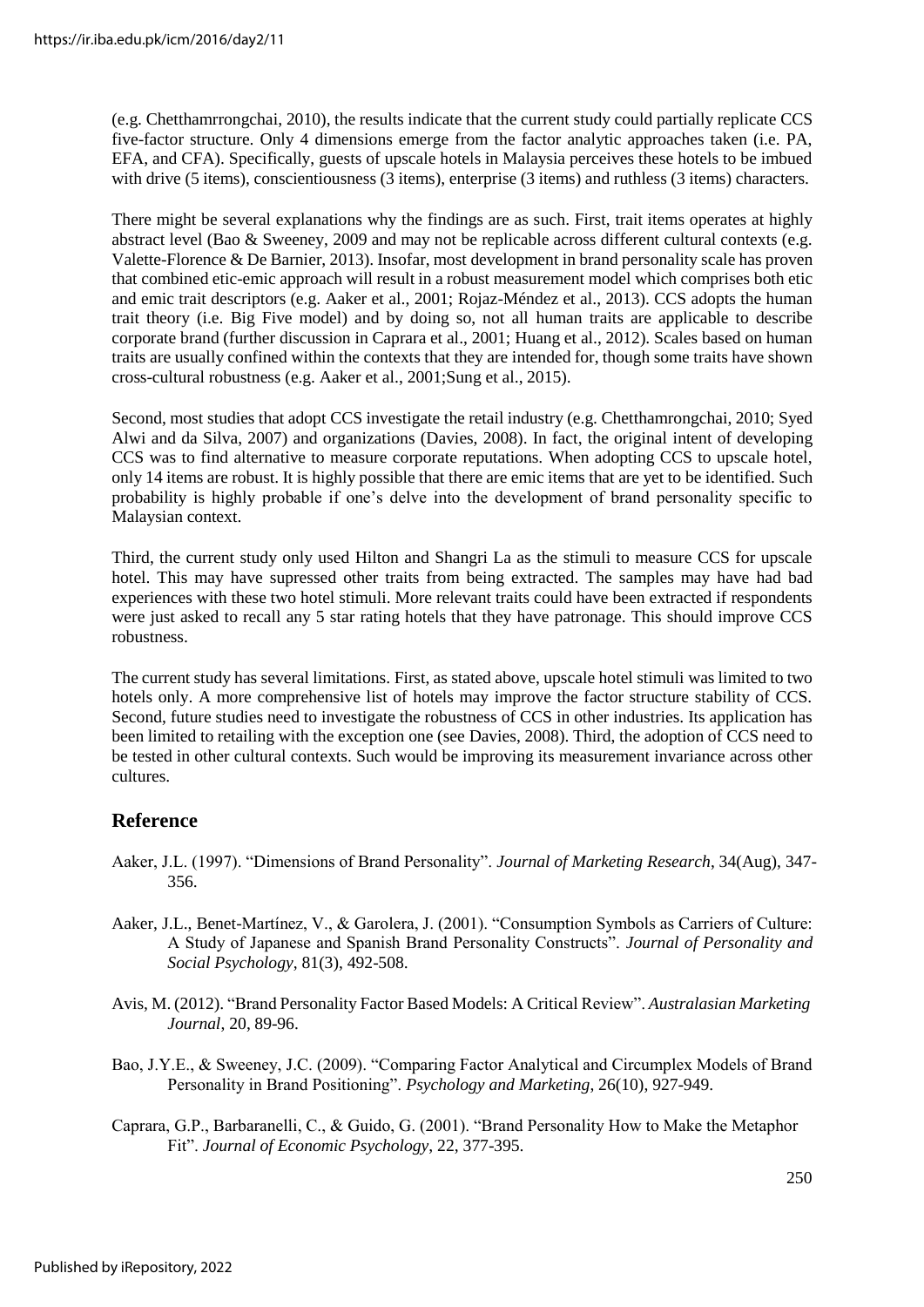- Chetthamrongchai, P. (2010). "Revalidating Two Measures of Reputation in Thailand". *Corporate Reputation Review*, 13(3), 209-219.
- Chun, R., & Davies, G. (2006). "The Influence of Corporate Character on Customers and Employees: Exploring Similarities and Differences". *Journal of the Academy of Marketing Science*, 34(2), 138-146.
- Conway, J.M. & Huffcutt, A.I. (2003). "A Review and Evaluation of Exploratory Factor Analysis Practices in Organizational Research". *Organizational Research Methods*, 6(2), 147-168.
- Crawford, A.V, Green, S.B., Levy, R., Lo. W.J., Scott, L., Svetina, D., & Thompson, M.S. (2010). "Evaluation of Parallel Analysis Methods for Determining the Number of Factors". *Educational and Psychological Measurement*, 70(6), 885-901.
- Da Silva, R.V, & Faridah Syed Alwi, S. (2006). "Cognitive, Affective Attributes and Conative, Behavioural Responses in Retail Corporate Branding". *Journal of Product & Brand Management*, 15(5), 293-305.
- Davies, G (2008). "Employer Branding and its Influence on Mangers". *European Journal of Marketing*, 42(5/6), 667-681.
- , Chun, R., da Silva, R.V., & Roper. (2003). *Corporate Reputation and Competitiveness*. London: Routledge.
- , & (2004). "A Corporate Character Scale to Assess Employee and Customer Views of Organization Reputation". *Corporate Reputation Review*, 7(2), 125-146.
- DeCarlo, L.T. (1997). "On the Meaning and Use of Kurtosis". *Psychological Methods*, 2(3), 292-307.
- Dinno, A. (2009). "Implementing Horn's Parallel Analysis for Principal Component Analysis and Factor Analysis". *Stata Journal*, 9, 291-298.
- Eisend, M., & Stokburger-Sauer, N.E. (2013). "Brand Personality: A Meta-Analytic Review of Antecedents and Consequences". *Marketing Letters*, 24(3), 205-216.
- Fornell, C. and Larcker, D. (1981). "Evaluating Structural Equation Models with Unobserved Variable and Measurement Error". *Journal of Marketing Research*, 18(Aug), 39-50.
- Freling, T.H., Crosno, J.L., & Henard, D.H. (2010). "Brand Personality Appeal: Conceptualization and Empirical Validation". *Journal of the Academy of Marketing Science*, 39(2), 392-406.
- Garrido, L.E., Abad, F.J., Ponsoda, V. (2013). "A New Look at Horn's Parallel Analysis with Ordinal Variables". *Psychological Methods*, 18(4), 454-474.
- Hair, J.F., Black, W.C., Babin, B.J., & Anderson, R.E. (2010). *Multivariate Data Analysis*. 7<sup>th</sup> Ed. New Jersey: Prentice Hall.
- Hayton, J.C., Allen, D.G., & Scarpello, V. (2004). "Factor Retention Decisions in Exploratory Factor Analysis: A Tutorial in Parallel Analysis". *Organizational Research Methods*, 7, 191-205.
- Horn,J.L. (1965). "A Rationale and Test for the Number of Factorsin Factor Analysis". *Psychometrika*, 30, 179-185.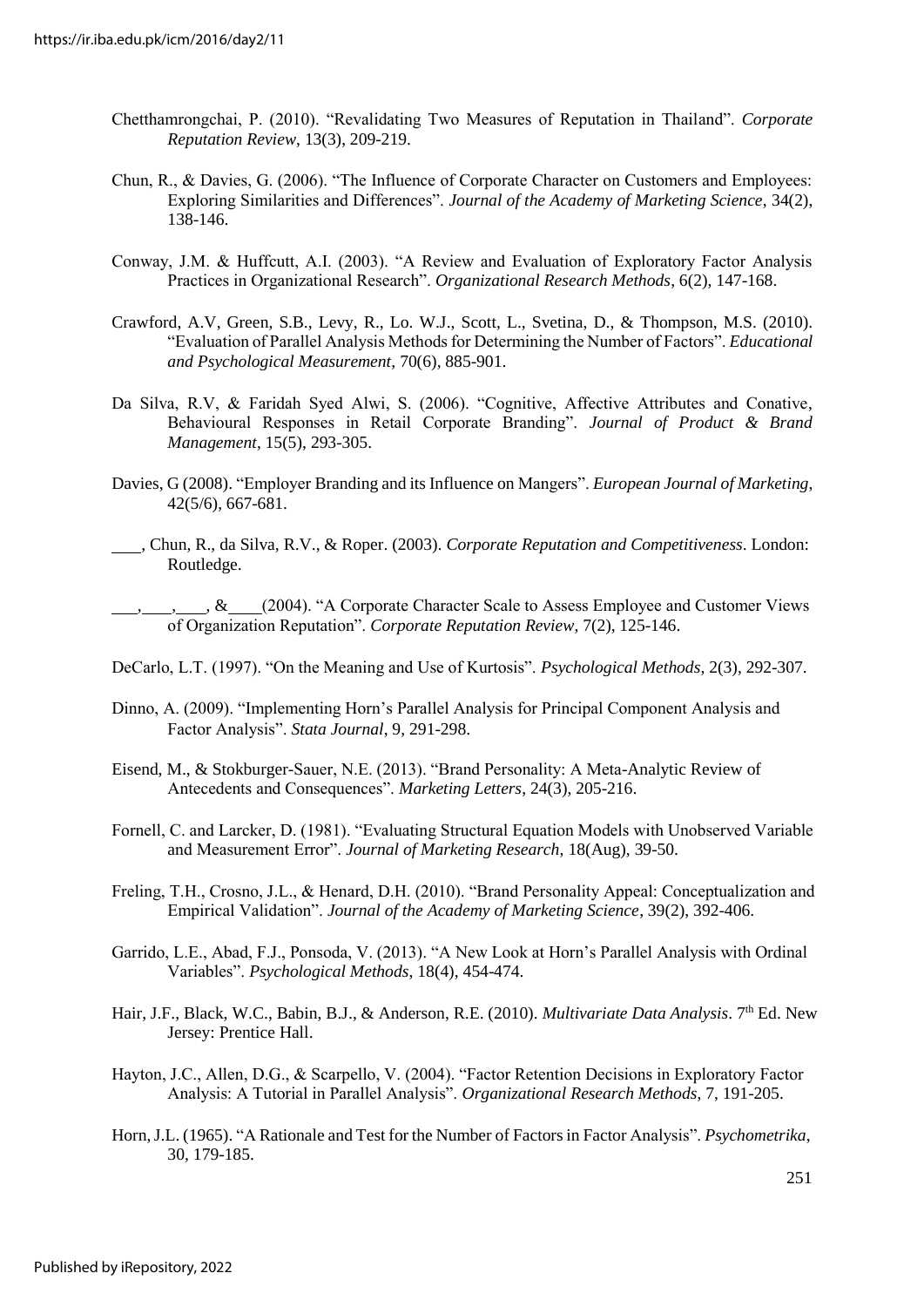- Huang, H.H., Mitchel, V.M., & Rosenaum-Elliot, R. (2012). "Are Consumer and Brand Personalities the Same?" *Psychology and Marketing*, 29(5), 334-349.
- MacCallum, R.C., Roznowski, M. and Necowitz, L.B. (1992). "Model Modification in Covariance Structure Analysis: The Problem of Capitalization on Chance". *Psychological Bulletin*, 111(3), 490- 504.
- Mardia, K.V. (1970). "Measures of Multivariate Skewness and Kurtosis with Applications", *Biometrika*, 57, 519–530.
	- Ng, S. (2010). "Cultural Orientation and Brand Dilution: Impact of Motivation Level and Extension Typicality". *Journal of Marketing Research*, 47(Feb), 186-198.

Nunnally, J.C. and Bernstein, I.H. (1994). *Psychometric Theory*, 3rd Ed.

- New York: McGraw-Hill. O'Connor, B.P. (2000). "SPSS and SAS
- Programs for Determining the Number of Components using Parallel Analysis and Velicer's MAP test". *Behavior Research Methods, Instruments, & Computers*, 32(3), 396-402.
- O'Neill, J.W., & Mattilla, A.S. (2010). "Hotel Brand Strategy". *Cornell Hospitality Quarterly*, 51(1), 27-34.
- Reise, S., Waller, N. & Comrey, A. (2000). "Factor Analysis and Scale Revision". *Psychological Assessment*, 12(3), 287–297.
- Rojaz-Méndez, J., Murphy, S.A., & Papadopoulos, N. (2013). "The U.S. Brand Personality: A Sino Perspective". *Journal of Business Research*, 66, 1028-1034.
- Schmitt, T.A. (2011). "Current Methodological Considerations in Exploratory and Confirmatory Factor Analysis". *Journal of Psychoeducational Assessment*, 29, 304-321.
- Shamma, H. M., & Hassan, S. S. (2009). "Customer and Non-Customer Perspectives for Examining Corporate Reputation". *Journal of Product & Brand Management*, 18(5), 326-337.

Siguaw, J.A., Mattila, A.S., & Austin, J. (1999). "The Brand Personality Scale: An Application for Restaurants". *Cornell Hotel and Restaurant Administration Quarterly*, 40(June), 48-55.

Small, H.J.H. (1960). "Marginal Skewness and Kurtosis in Testing